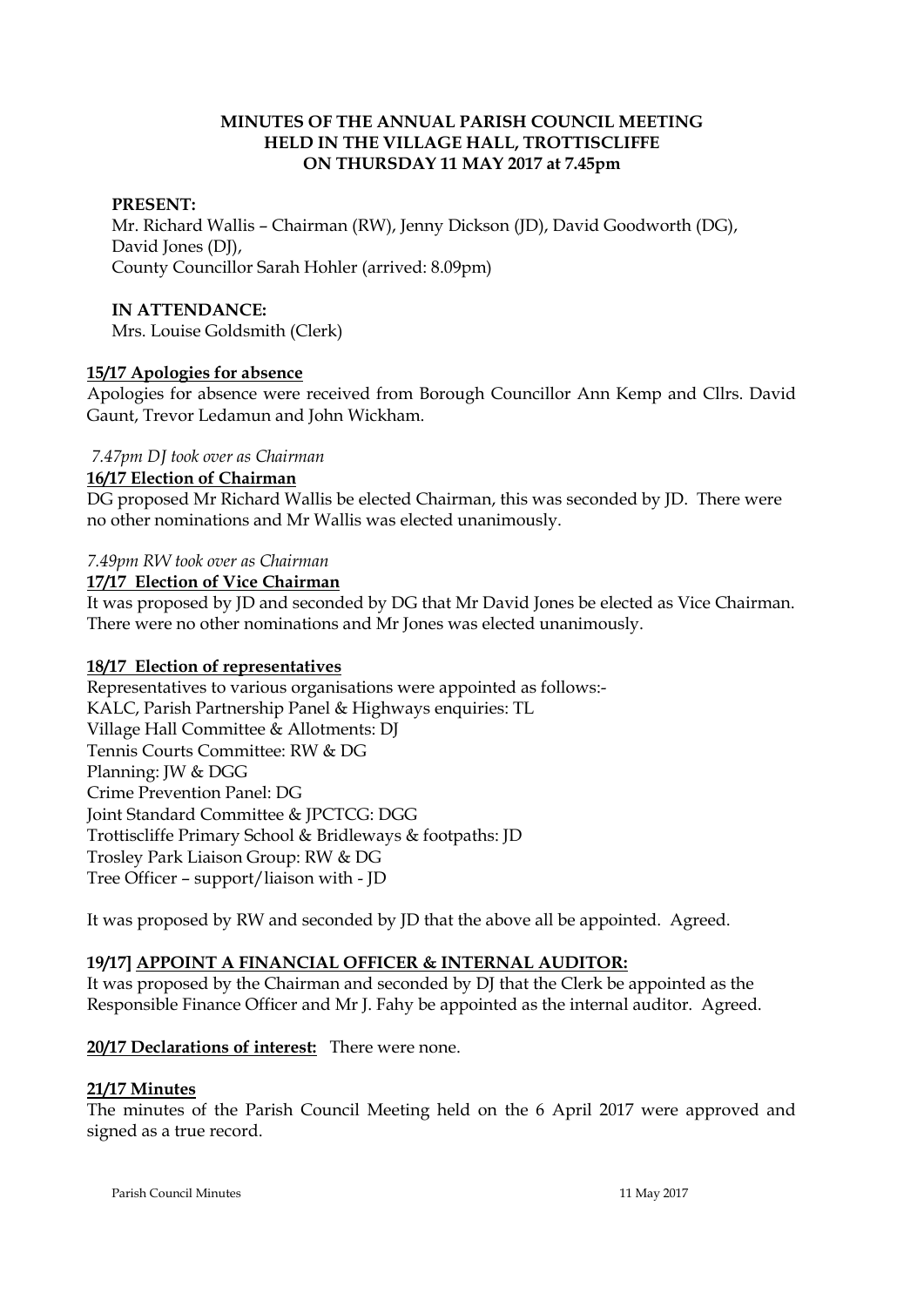## **22/17 Reports**

- b) Borough Councillor There was no report.
- c) Kent Police –The Chairman reported that in April there had been three burglaries of dwellings in Offham. On the 11 April a garden shed was broken into in Seven Mile Lane but nothing was taken. On the same day another garden shed in Seven Mile Lane was also broken into and a digger, saw, other tools and a motorcycle were taken. On the 5 April a residential garage in Seven Mile lane was damaged as part of an attempt to break in but nothing was stolen
- d) KALC Area Committee A meeting is to be held this evening.
- e) JPCTCG There has been no meeting
- f) Parish Partnership Panel The meeting due to be held on the 15 June has been cancelled because of the General Election.
- g) Trosley Liaison Group RW attended the meeting held on the 9 May 2017. The number of visitors to the park remains at a steady level. Members noted that footfall is recorded by the automatic car recognition system in place. In reality there are many more visitors to the park than recorded as many people walk to the park. More educations establishments are signing up to use the facilities which is good news. Members were pleased to hear that the goats are thriving well and that the 8 kids are also doing well. A PHD student is monitoring the number of bats in the park. KCC has complained about trees from the park overhanging the surrounding roads andare keen for these to be cut. The park is holding a Community Day on the 26 July 2017. The next meeting will be held on the 10 October 2017.
- h) Village Hall Committee DJ reported that the committee had met on Monday 8 May 2017 but there was nothing of significance to report for the Parish Council.
- i) Old Chalks Down Project (OCDP) there has been no update.

# *8.09pm County Councillor Sarah Hohler arrived*

 a) County Councillor – County Councillor Sarah Hohler went through her Annual Report and advised Members that she was delighted to be re-elected. County Councillor Sarah Hohler has been representing Kent for 28 years.  *8.20pm County Councillor Sarah Hohler left the meeting*

# **23/17 Matters arising**

- a) Parish Plan/Emergency Plan RW reported that the organising group were very pleased with the attendance of the event held on the 6 May 2017 between 5pm and 8pm for both new residents and existing to discuss how people feel about the village. Approximately 140 people attended the event and a number of useful talks from the local organisations were given. Many attendees have since sent correspondence thanking the organisers for the event. Hopefully this information will provide some ideas on how to enhance a feeling of community and be useful preparation for both the parish plan and emergency plan. It was agreed that the Clerk should commence the process for the framework of an Emergency Plan for the village.
- Parish Council Minutes 11 May 2017 b) T&MBC Call for Sites/Development of the Local Plan – there was no update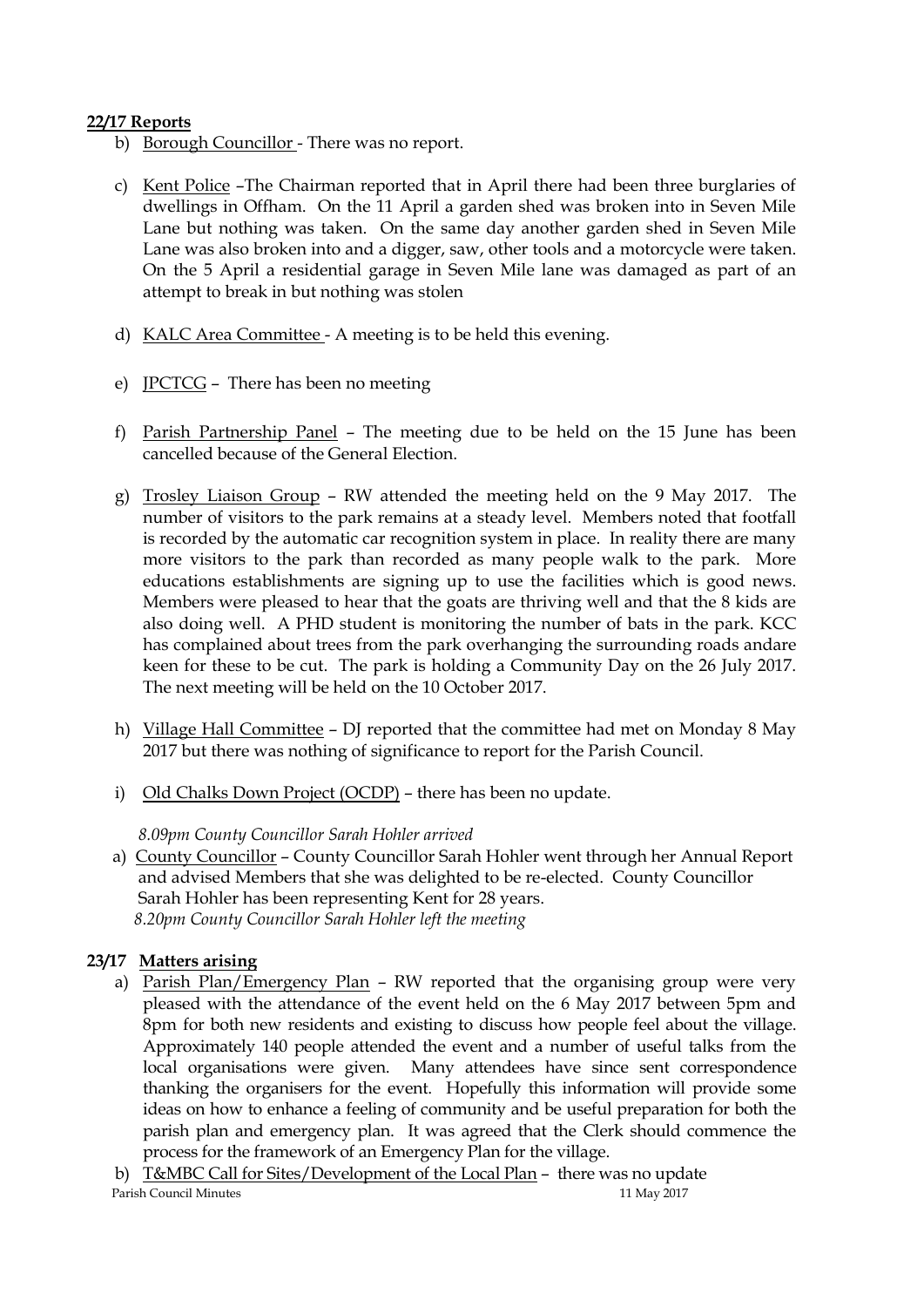## **24/17 Finance & Policies**

#### Statement of payments to be made and income received

#### **Balances as at 11 May 2017**

| <b>National Savings Account:</b> | £1,684.70  |
|----------------------------------|------------|
| Nat West TPC TCC Account:        | £23,151.26 |
| Nat West TPC Reserve Account:    | £14,232.31 |
| Nat West TPC Current Account     | £ 8,557.05 |
| Less cheque 000104               | £ 259.92   |
|                                  | £8,297.13  |
|                                  |            |

#### **Receipts:** None

#### **Cheques for signature TPC Current Account:**

| Supplier                   | Description             | <b>Cheque</b> | Amount    |
|----------------------------|-------------------------|---------------|-----------|
|                            |                         | Number        |           |
| Mrs L S Goldsmith          | (Expenses - April)      | 000106        | £ 68.54   |
| Mrs L S Goldsmith          | (Salary-5 weeks)        |               |           |
|                            | $(06/04/17 - 11/05/17)$ | 000107        | £198.73   |
| <b>HMRC</b>                | (Clerk's Tax)           | 000108        | £132.40   |
| T. Bhogal Associates       | (repairs)               | 000109        | £ $75.00$ |
| Came & Company             | (Annual Insurance)      | 000110        | £476.55   |
| Four Seasons Gardens Ltd   | (Grass cutting)         | 000111        | £339.36   |
| Kent County Playing Fields | (Subscription)          | 000112        | £ $20.00$ |
| Village Hall Committee     | (Donation)              | 000113        | £100.00   |
| <b>Total</b>               |                         |               | £1,410.58 |

#### **Transfer from TPC Current Account to TPC Reserve Account: £6,700.00**

| <b>Cheques for signature TPC TCC Account:</b> |                  |        |         |
|-----------------------------------------------|------------------|--------|---------|
| EDF Customers PLC                             | Electricity Bill | 000006 | £261.59 |

- a) Cheques for signature: The Chairman proposed that the cheques listed above be signed. Agreed.
- b) Request for donation to the proposed community event Having discussed the costs associated with the event and the support from other local organisation Members **resolved** to make a donation of £100.00.
- c) Insurance Renewal It was **resolved** that the Parish Council should take out the insurance due to commence on 1 June 2016 with Came & Company for a premium of £476.55. It was noted that this will be the second year of a 3 year long term agreement.
- d) Annual Audit 2016/17 Annual Governance Statement 2016/17 The statements were read out by the Chairman. The statements were completed and signed by the Clerk and Chairman.

## **25/17 Members of public:**

The Clerk read out correspondence from Ian Fern, Addington Quarry, advising Members that Ferns will be applying to KCC to extend the end date for sand extraction in the area south of the M20 motorway. The current planning permission expires this year and there is still a substantial amount of sand remaining.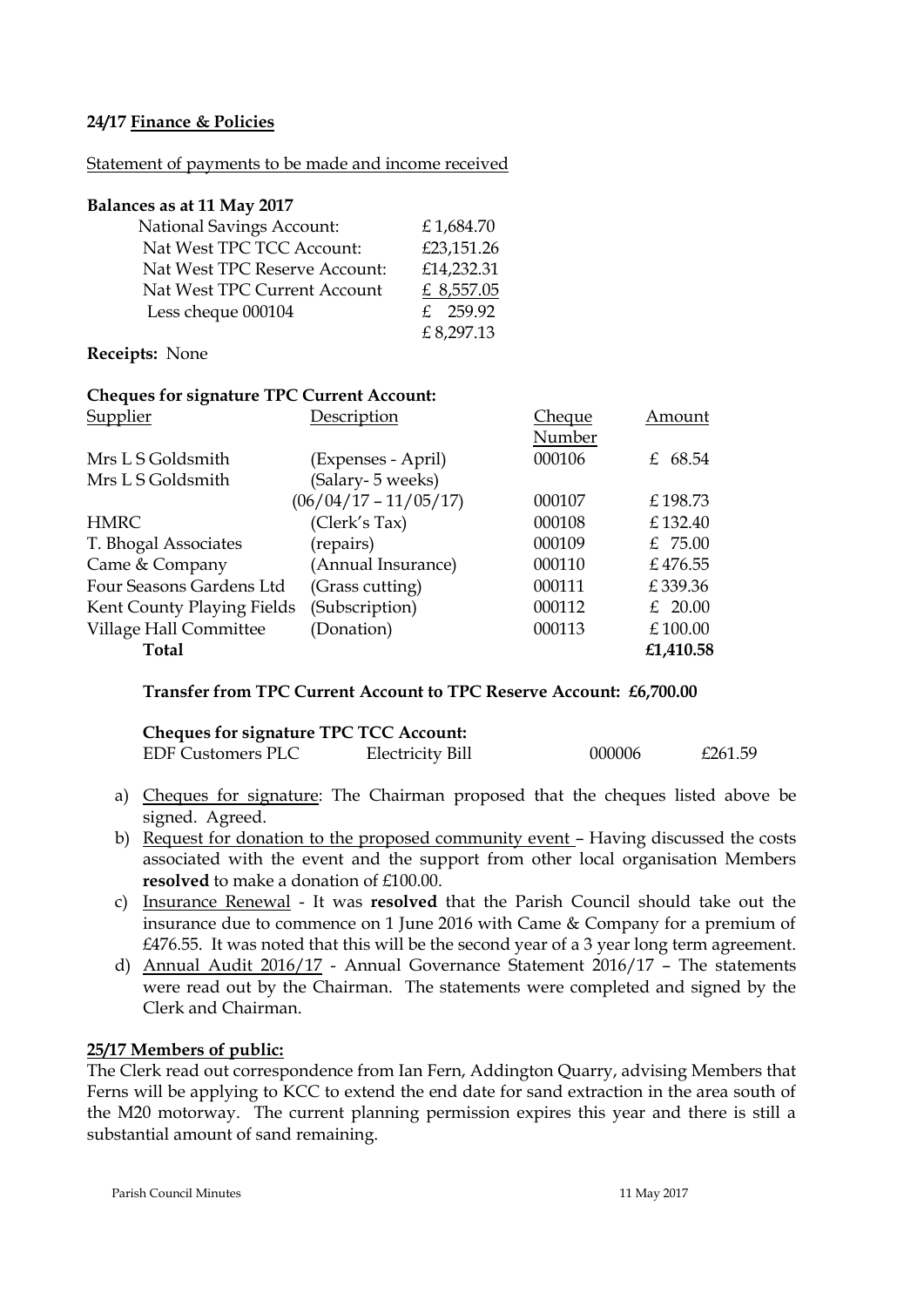# **26/17 Planning**

a) Applications

1] TM/17/00970/FL – Iona, Pinesfield Lane, Trottiscliffe, ME19 5EN

Enlargement and remodelling of existing dwelling involving the construction of a 2 storey front/side extension and 2 storey front extension and provision of new roof with 3 dormers at the rear. *Resolved: No objections in principle to the above proposal but are concerned about the dominance of the pitched roof projection.*

b) Decisions from T&MBC

1] TM/16/03542/FL – Trosley Farm, Addington Lane, Trottiscliffe

Retrospective planning application for an all weather manege with hard and soft landscaping. *Approved*

2] TM/16/00990/FL - Land adjacent to Downsview, 8 Green Lane

Erect a new dwelling house. Revised plans. *Approved*

3] TM/17/00567/TNCA – Great Reeds, Ford Lane, Trottiscliffe

Remove dying cherry tree, silver birch to raise the crown and reduce by 20%. *No objection*

4] TM/16/01753/FL – The Nursery, Taylors Lane, Trottiscliffe – A decision was deferred by the Area 2 Planning Committee at the meeting held on the 12 April 2017. More information has been requested from the agents.

c) Other planning matters

1] Whitaker Cottage – unauthorised use as separate dwelling. Enforcement are carrying out further investigations with respect to planning permissions for the site.

2] 17/00102/USEH - The Nursery Taylors Lane, Trottiscliffe, regarding alleged unauthorised residential use. Enforcement are carrying out an investigation to determine if a breach of planning control has occurred.

3] 17/00064/LBH - Rose Farm Cottage, Addington Lane, Trottiscliffe - regarding alleged unauthorised work to listed building. T&MBC has carried out an inspection of the premises and of council records. It is apparent that there may have been a breach of planning control at the site. This matter is the subject of further investigation and an enforcement file has been opened and allocated to an officer.

4] TM/16/00892/RM - Little Reeds Ford Lane, Trottiscliffe, ME19 5DP – the Clerk was asked to request that enforcement is made aware of concerns about whether the new dwelling is being built in accordance with approved drawings.

5] Bramble Park – The Clerk was asked to find out from T&MBC if the trees in Bramble Park have Tree Preservation Orders on them. This area is a conservation area.

6] Village Amenities – Members discussed the possible benefits of listing amenities such as The George Inn and The Plough as community assets with T&MBC. The Clerk was asked to find out more about the community register and the implications of a listing.

# **27/17 Highways, Footways and Footpaths**

1] Reported Faults

i) Damaged sign in Taylors Lane – the Clerk has reported to KCC

ii) A metal obstruction outside of 'Bassetts Lodge' Taylors Lane – KCC has advised that they have no legal basis on which to enforce the removal of the angle-irons placed on two posts. However, KCC has advised that the residents have agreed to remove the metal angle -irons so all that remains are the wooden posts which will soon have a house name sign fixed upon them.

iii) The sunken water meter near to The Plough, Taylors Lane – the service provider has advised that the repair has been allocated a high priority status

Parish Council Minutes 11 May 2017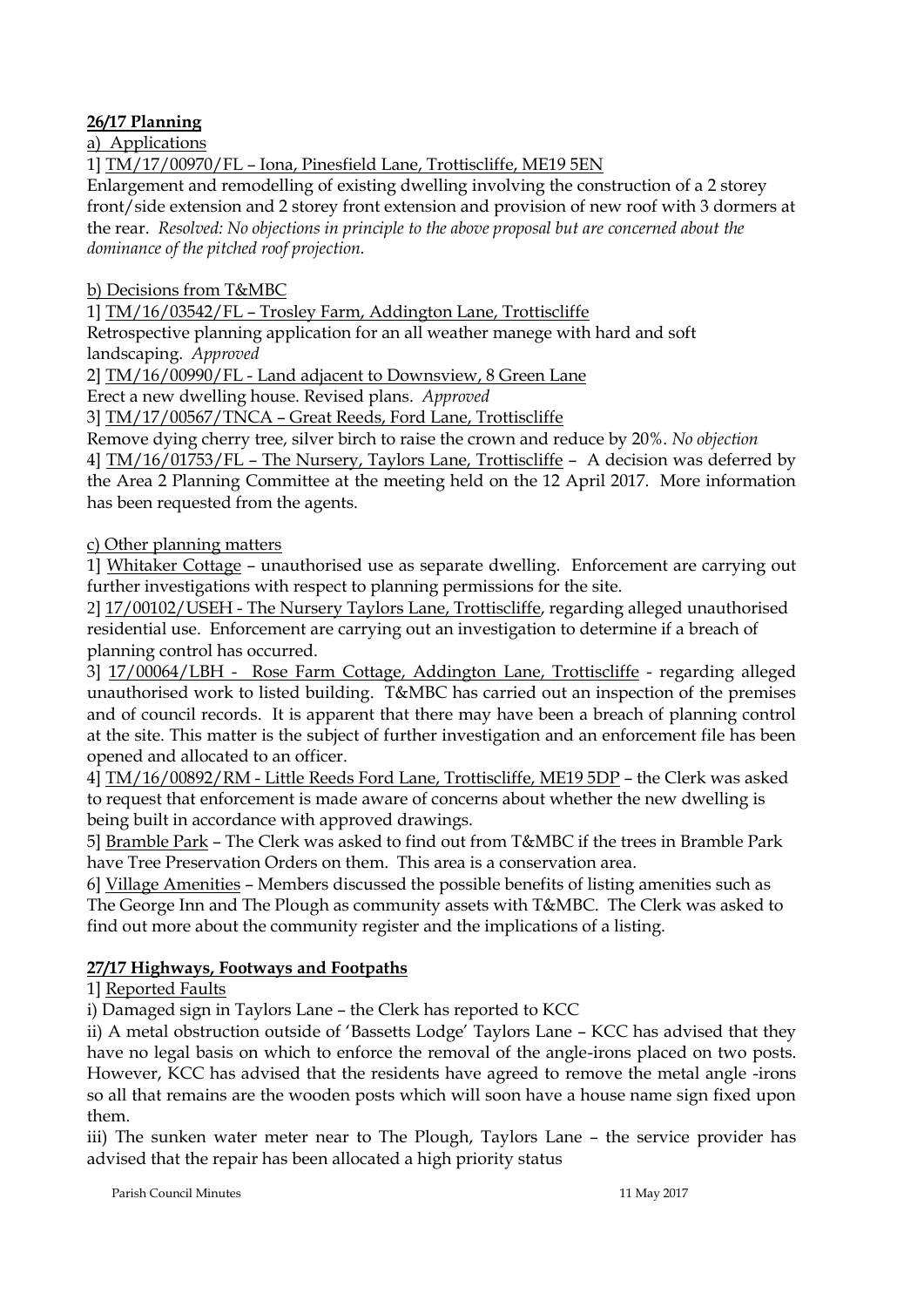iv) The traffic sign for Pilgrims Way and Pinesfield Lane 'No through road' is on order and should be installed in approximately 4 weeks.

v) Other faults:

- Hornbeams, Church Lane hedge is obstructing the pavement
- Potholes around Mid Hill, Taylors Lane and to report that the grass verge is being eroded away
- Pothole repairs along Addington Lane inconsistent repairs

# **28/17 Open Spaces, Recreation Ground and Allotments**

1] Recreation Ground and playground – The PTA of Trottiscliffe Primary school has apologised to the Clerk for forgetting to seek earlier permission to use the recreation ground for the Fete due to be held on the 13 May 2017. The Clerk is now in receipt of a risk assessment for the event. Members **resolved** to give the PTA permission to use the recreation ground for the fete but not to allow the stall holders to park their vehicles on the recreation ground. The Clerk was asked to remind the PTA that they will need to have public indemnity insurance in place and will need to remove all the rubbish. The Clerk was asked to purchase a new padlock for the gate to the playground area and to ensure that the same code is used for the new lock as on the main gate.

2] Allotments – DJ reported that a few trees on the border of the allotments are causing concern and need removing. DG agreed to find out if a local resident, who is a tree surgeon, would be prepared to carry out the required works for the Parish Council and to let DJ know. 3] Fence between the village hall and west car park – DGG and the Clerk will bring quotes to the next meeting.

# **29/17] Correspondence**

a) For Information

- 1] Area 2 Planning Committee 24 May 2017
- 2] Joint Transportation Board 12 June 2017
- 3] Parish Partnership Panel 15 June 2017
- 4] Standards Committee 14 June 2017
- 5] KALC Area Committee Meeting 11 May 2017

b) On Circulation

1] Tonbridge & Malling Community Safety Partnership Newsletter – May/June 2017

- 2] Came & Company Council Matters Spring 2017
- 3] KALC Tonbridge & Malling Area Committee minutes of meeting held on 12 January
- 4] KALC Tonbridge & Malling Area Committee agenda for meeting to be held on 11 May
- 5] Parish News April 2017
- 6] Clerk & Councils Direct May 2017

c) Requiring Attention: Nothing to consider

# **30/17 Any Other Business**

1] The Clerk to check the agenda for the next Area 2 Planning Committee when published to see if application TM/16/01753 – The Nursery, Taylors Lane is to be reconsidered.

2] Reports of Japanese Knotweed growing on land in Wrotham Water Road.